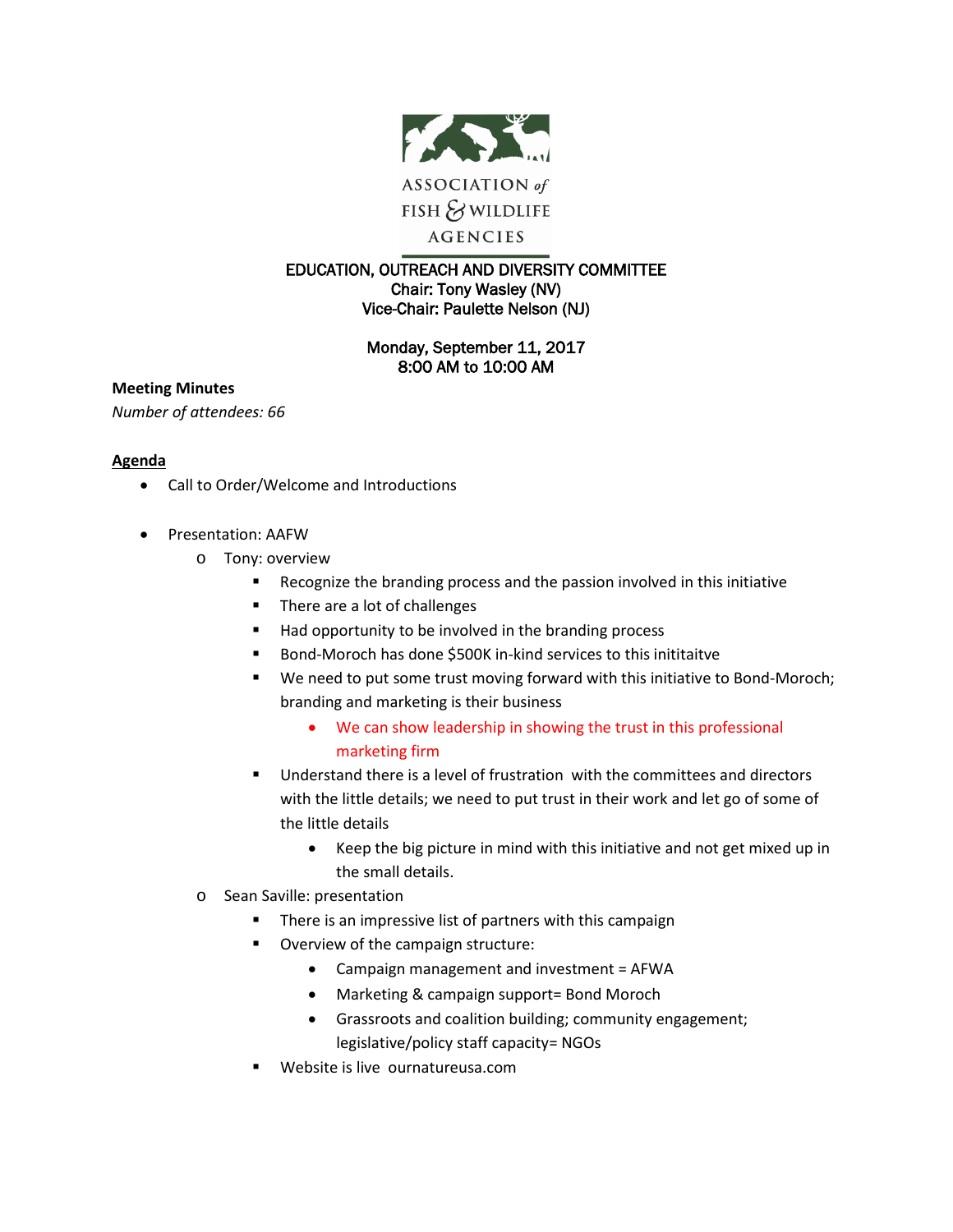- Website is there to help support the legislative bill = Recovering Americas Wildlife Act
	- Young/Dingell working to re-introduce that bill
	- Working with the senate side as well
- Other products are developed
	- State fact sheets
		- o Use as outreach and communication tools
	- Highlight conservation success stories for each of the states
	- Banners  $\rightarrow$  out in the hall at this conference; check them out
	- Sponsor the Habitat Wildlife Center white paper; sponsor message in the white paper; showing the importance of businesses in this campaign
	- Developing a video (pro bono by DU); in development stages; should be released very soon
- Mission= pass legislation
	- To partner with responsible Americans to conserve our natural resources for future generations by securing much needed fishing for fish and wildlife.
- Need = increased funding; \$1.3 Billion
	- \$440M state match
	- \$62M STWG funding
	- \$1.3 B more needed
- Conservation funding is popular
	- 80% Republicans + 77% Democrats believe that using the oil and energy revenues should be used for conservation
- The outdoor recreation economy generates \$887 B in consumer spending; 7.6 M American jobs; \$65.3B in Fed Tax revenue; \$59.2 B in state and local tax rev
	- Working closely with the outdoor industry association
- Need to build bridges with the hook and bullet crowds and the other outdoor recreational users
- Recovery for America's Wildlife Act = keep species off the endangered species list
- The EOD helped drive states to pass resolutions to support BRP/AAFW
	- 25 states have passed resolutions
	- Demonstrates state support on capitol hill
- Question: with those states that has resolutions with the old bill number in it  $\rightarrow$ is it necessary for us to re-pass a resolution with the new bill number
	- Answer: not necessary
- Next Steps:
	- Reintroduce legislations in House
	- Launch website; social media channels and partner comms channels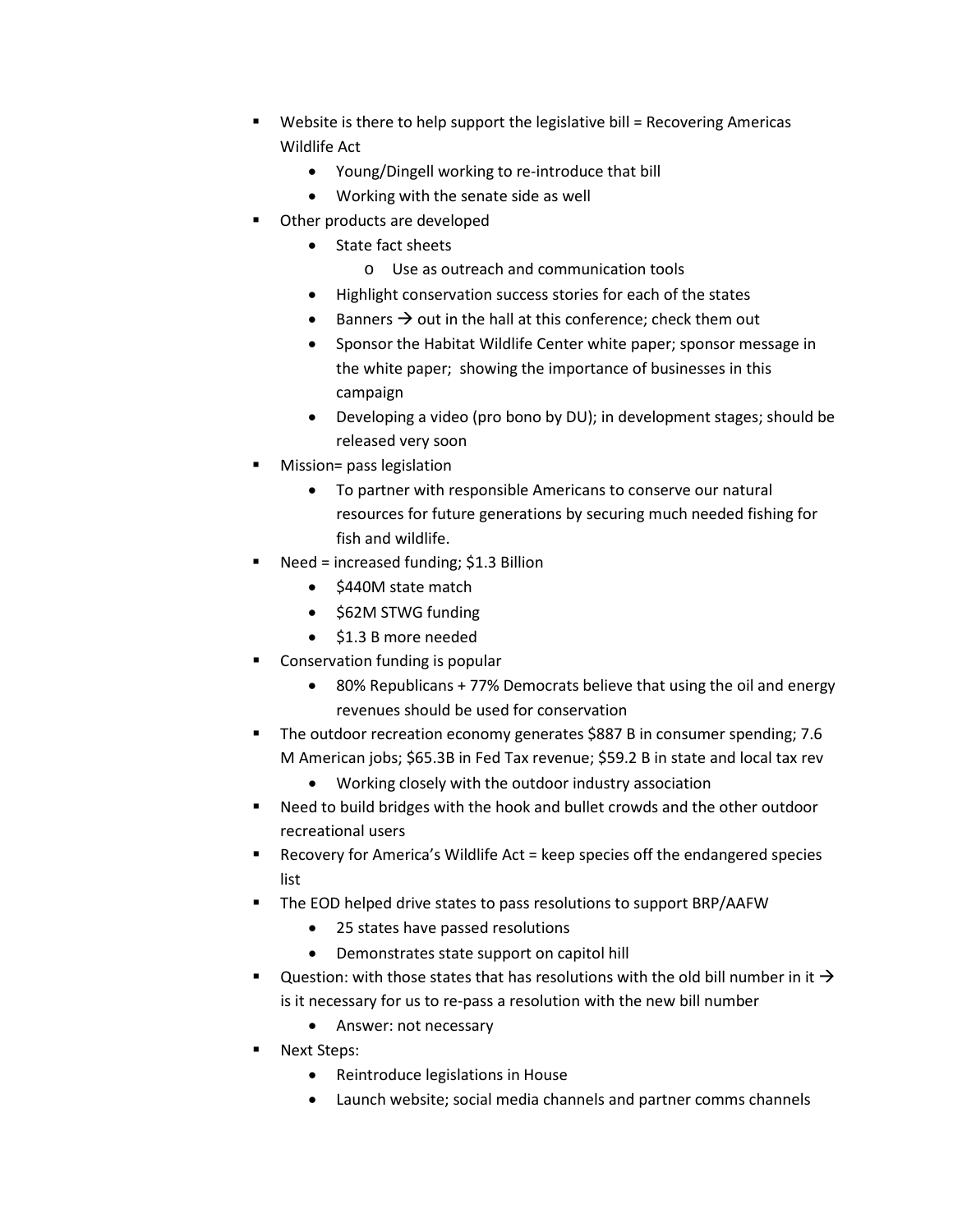- Announce campaign formally
- Establish state coalitions
- Engage public advocacy
- Secure funding to launch campaign and sustain for duration
- Work toward introduction of bill in the Senate and fly-in tis fall/winter
- Question: how will you get this out to state people to 'get the word out'
	- Answers: sending to all appropriate AFWA committees; also will be downloadable on website
- Question: will we be spending the \$\$ on social media or just depending on states
	- Answer: yes, once the campaigns officially launched AAFW will be spending monies on that promotion
- Discussion: Project WILD
	- o AFWA has now acquired Project WILD
	- o AFWA has created a subcommittee for Project WILD
	- o What is the difference between a working group and subcommittee
		- Subcommittee will be working closely with the states; make sure we are meeting their curriculum needs
		- **Feel free to join the subcommittee meeting on Wednesday**
- Discussion from the WG and Priority List Development
	- o Education WG
		- **Meeting tomorrow morning**
		- Update on CE Strategy webinar series
		- **F** Share the link to sign up for the e-newsletter
		- Always looking for people doing innovating things  $\rightarrow$  please talk with Kelly if you have any ideas
		- **Looking to learn from each other**
	- o Outreach WG
		- Working on 2 products
			- NCO plan/toolkit; developing tools for states to use to be more relevant to our citizenry
			- Created a steering committee
	- o Diversity WG
		- **Meeting tomorrow afternoon**
		- **Updating to Diversity and Inclusion WG**
		- Focus on review work plan; work on creating action items
		- We can make a difference with our state agencies; show that we are important as we are very relevant
		- Need to work on increasing those member of the working groups
	- o WVNT WG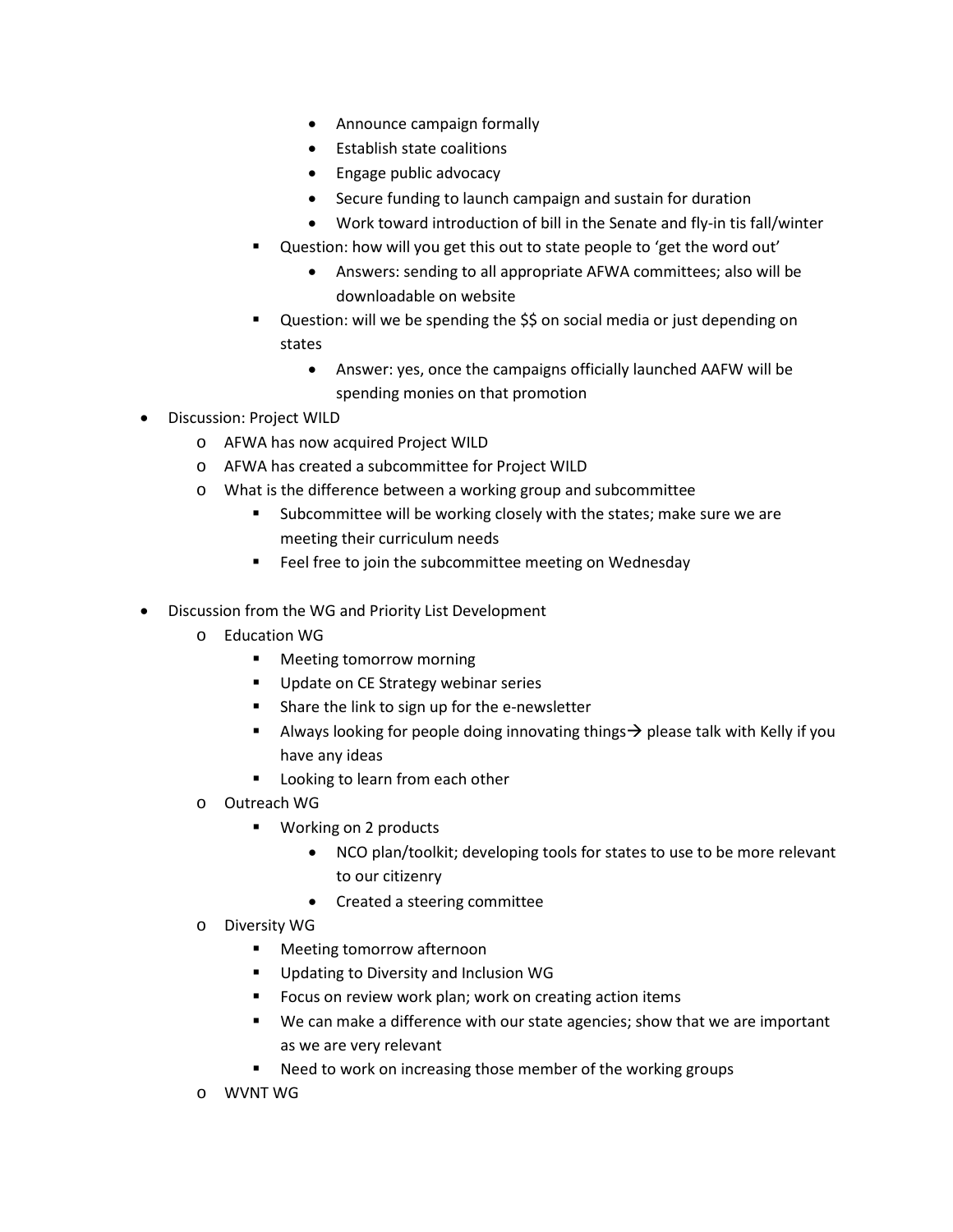- Meeting immediately after this meeting
- **Updating work plan**
- WVNT Academy promo
- Working with state agencies and use WVNT to increase relevancy
- Presentation: Kalkomey
	- o Using an event manager (online) to get the word out about programs, groups, etc
	- o Fresh Air and Kalkomey have merged; will help us bring meaningful results to your agency
	- o Embed your key activities to companion activities to grab the notice of your target audience that may be hard to reach
	- o Set up opportunity for the states to make the connection between themselves and their partners
	- o Try to do cross promotion
- Diversity Joint Venture
	- o Overview:
		- Wildlife conservation enriches the people, enviro, econ,
		- **EXP** Conservation related orgs does a great job managing natural resources
		- **Pop has dramatically increased and have become more diverse over the past 20** yrs
		- Along with envo changes, shifts in our recreational, commercial and consumptive habits make varied perspectives
	- o Why?
		- **EXECUTE:** Strengthen envro and cons efforts
		- **Relevant to much wider constituency**
		- **•** Drives politics
		- Must utilize full spectrum of talent available
	- o What data shows
		- More minorities coming in to the sciences
		- More females and minorities graduating college in the biological sciences
	- o Racial Diversity and Leadership
		- Ethnic minorities occupy <12% of positions
	- o Baby Boomer scientist are nearing retirement
		- Need to bring in new blood
	- o Customer base for Fish & Wildlife Conservation is decreasing
		- Need to work to get more people engaged
	- o Need to learn to be comfortable with being uncomfortable
	- $\circ$  Diversity of National Parks  $\rightarrow$  minorities 40% of national population; only 20% of NSP attendees are minorities
	- o DJV can foster workforce inclusion, relevancy and sustainability within conservation related fields